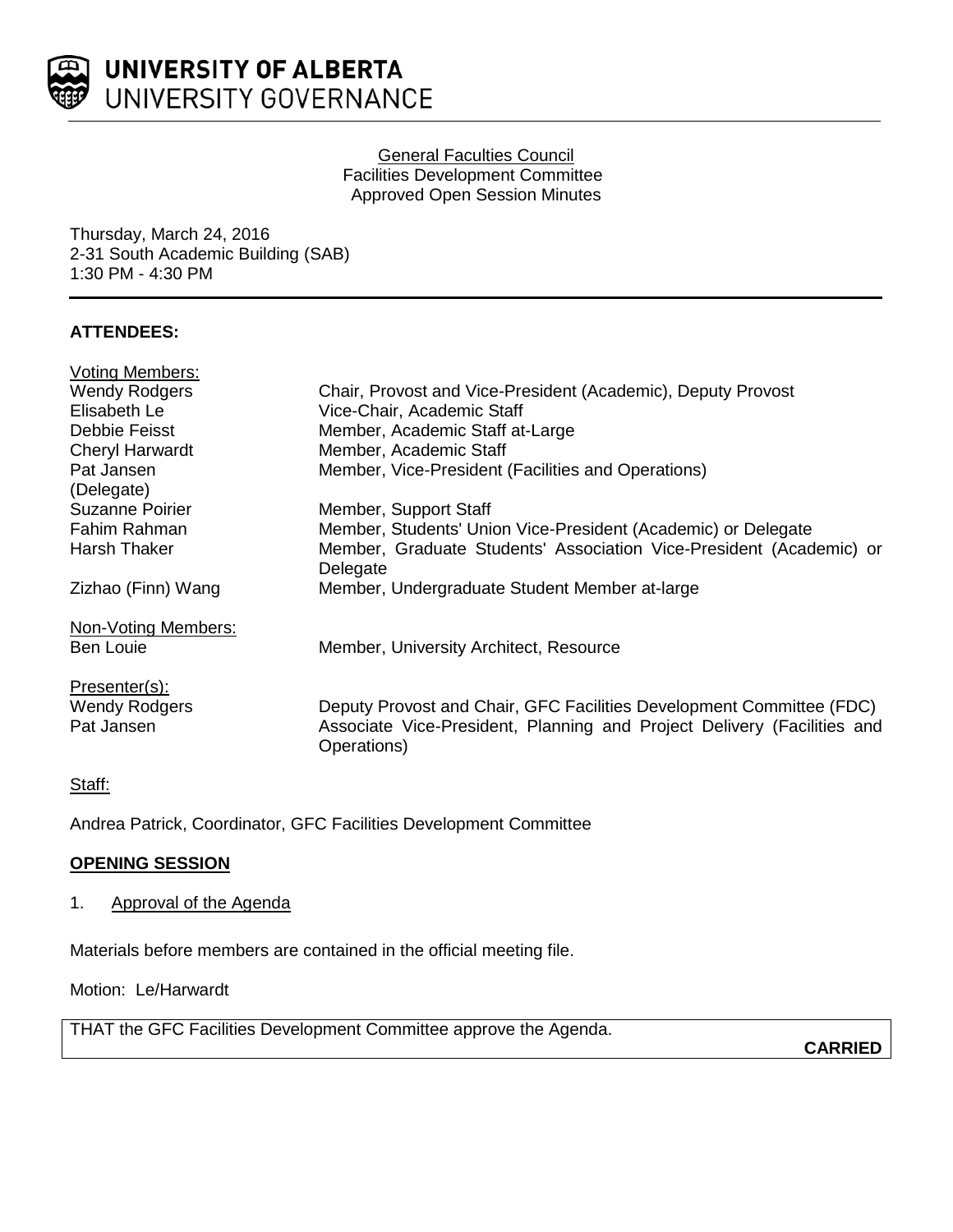### 2. Approval of the Open Session Minutes of January 28, 2016

Materials before members are contained in the official meeting file.

Motion: Harwardt/Rahman

THAT the GFC Facilities Development Committee approve the Minutes of January 28, 2016.

**CARRIED**

#### 3. Comments from the Chair

The Chair announced that the Federal Budget 2016 includes opportunities for capital support for research infrastructure, and that the University of Alberta has been advocating the Province for partnerships in pursuit of this available funding.

### **DISCUSSION ITEMS**

### 4. Review of Delegated Authority - GFC Facilities Development Committee (FDC)

Materials before members are contained in the official meeting file.

*Presenter*: Wendy Rodgers, Deputy Provost and Chair, GFC Facilities Development Committee (FDC)

*Purpose of the Proposal*: To review the GFC Facilities Development Committee's current delegated authority from General Faculties Council to ensure that it remains current and appropriate, and to provide recommendations to General Faculties Council by way of the GFC Executive Committee on the renewal of, or revisions to, that delegated authority.

#### *Discussion*:

The Chair reported that at the January 25, 2016 meeting of General Faculties Council, members approved a motion to review the delegation of its authorities to all of its current Standing Committees, and by June 30, 2016 vote on whether to renew or revise these delegated authorities. In addition, Council approved a motion to be guided in the review of the governance and operations of GFC by the June 2013 report "A Reflection on the State of Academic Governance at the University of Alberta".

The Chair invited members to discuss the Committee Terms of Reference, as well as the two specific delegations from both GFC as well as the Board of Governors: the approval of general space programs and the approval of proposals concerning the design and use of all new facilities and the repurposing of existing facilities in consideration of the academic scope of these spaces. She also acknowledged that the Board of Governors, at their meeting of December 14, 2012, affirmed these delegations of authority to the GFC Facilities Development Committee (FDC).

During the discussion surrounding its mandate and Terms of Reference, members expressed unanimous support for the Committee's two specific areas of delegated authority, noting that the Committee has a small but specialized scope, and that members provide useful, strategic feedback on these projects at the institution.

There was further discussion surrounding the Committee's relationship with the GFC Academic Planning Committee (APC), and acknowledgement of the importance of cross-representation between the Chair of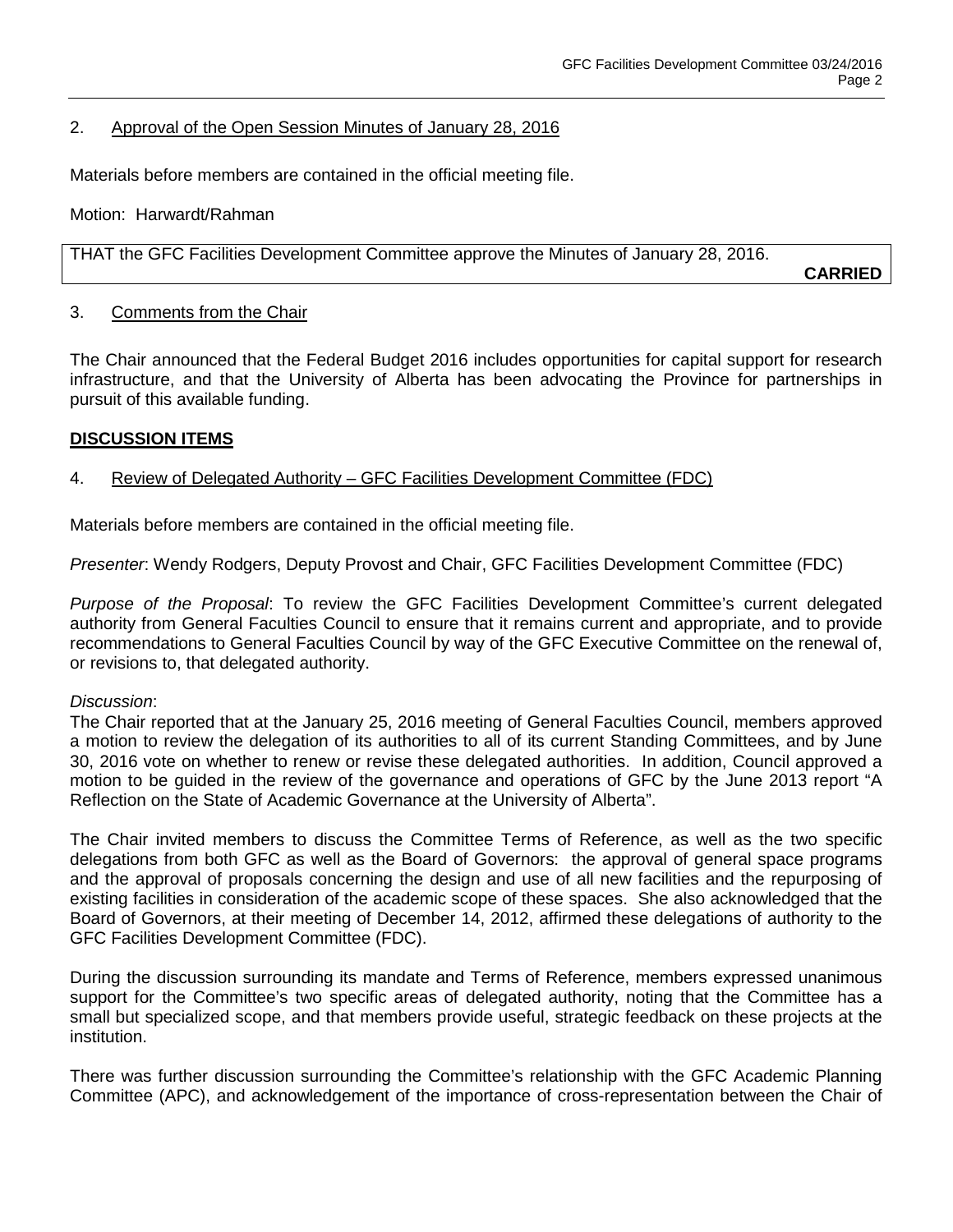GFC FDC as well as the academic staff member currently cross-appointed on both APC and FDC. In addition, members discussed the lack of policy items originating from FDC to APC or GFC, and many noted that there had not been any policy issues to recommend in recent years.

A member suggested adding budget considerations to the mandate of the Committee; however, it was noted by the Chair that this falls solidly under the purview of the Board of Governors at this time.

Finally, members expressed interest in reviewing the reporting mechanisms between FDC and GFC, as well as FDC and APC, towards increased awareness and inter-Committee functionality.

Members expressed reluctance towards making large changes to its scope at this time, and provided affirmation that the current delegations of authority are indeed appropriate.

There was no further discussion.

### 5. Projects Update from Facilities and Operations

There were no documents.

*Presenter(s)*: Pat Jansen, Associate Vice-President, Planning and Project Delivery (Facilities and Operations)

*Purpose of the Proposal*: For information and discussion.

*Discussion*:

Mr Jansen provided members with a number of updates in regards to ongoing projects at the University of Alberta, including:

Two additional residences in the planning stage Work at the Devonian Botanic Garden (DBG) will commence Updates regarding lab renewals The grand opening of Wahkohtowin Lodge at Augustana Faculty

A member sought clarification in regards to the funding source of the Wahkohtowin Lodge.

6. Question Period

There were no questions.

#### **INFORMATION REPORTS**

7. Items Approved by the GFC Facilities Development Committee by E-Mail Ballots

There were no items.

8. Information Items Forwarded to Committee Members Between Meetings

There were no items.